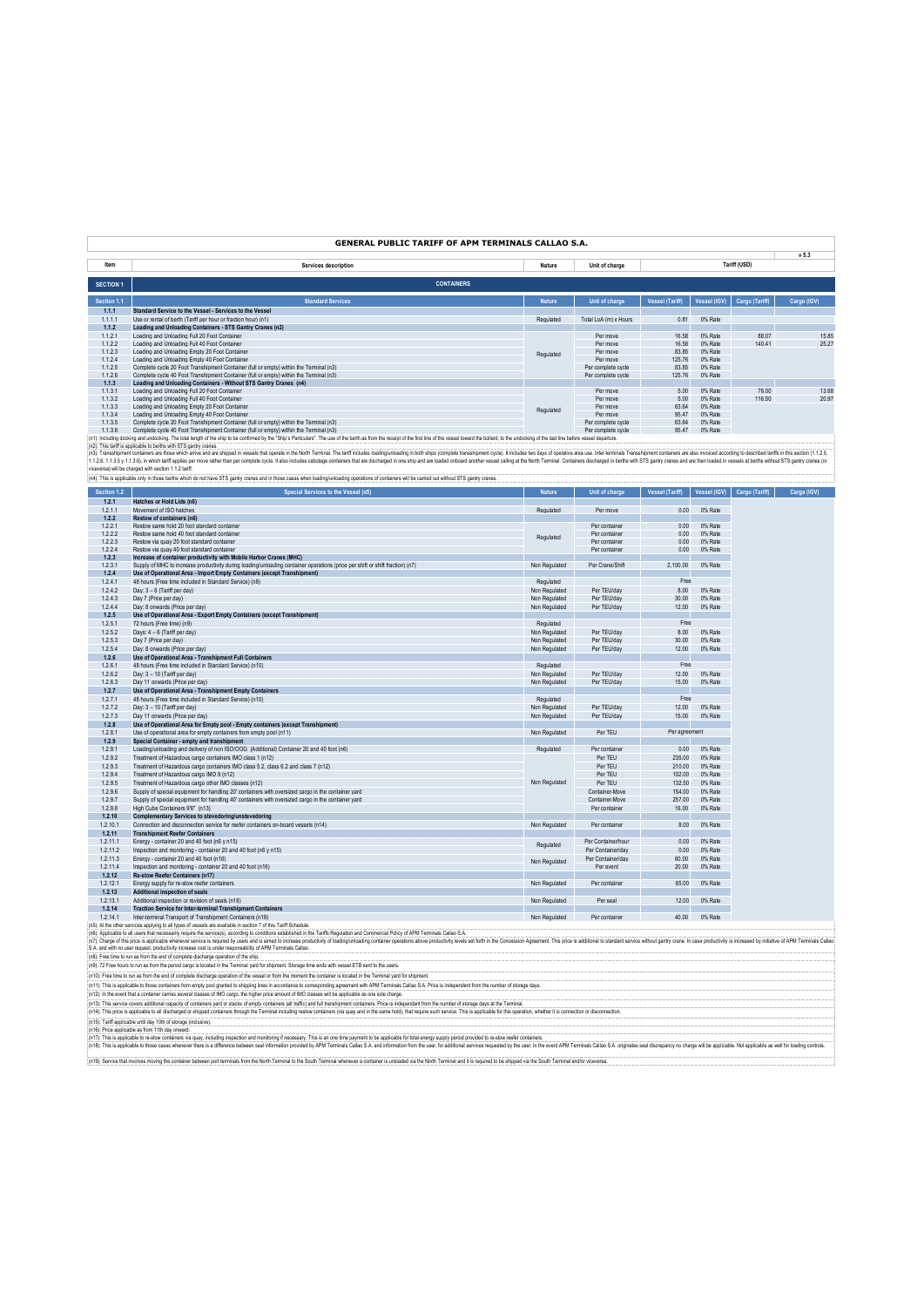| Section 1.3 | Special Service of Use of Operational Area (Port Terminal) - Services to the Cargo                                                                                                                                     | <b>Nature</b> | <b>Unit of charge</b> | Vessel (Tariff) | Vessel (IGV) | Cargo (Tariff) | Carga (IGV) |
|-------------|------------------------------------------------------------------------------------------------------------------------------------------------------------------------------------------------------------------------|---------------|-----------------------|-----------------|--------------|----------------|-------------|
| 1.3.1       | Use of Operational Area - Import Full Containers (except Transhipment) (n20)                                                                                                                                           |               |                       |                 |              |                |             |
| 1.3.1.1     | 48 hours to import and/or discharge container (Free time included in Standard Service) (n21)                                                                                                                           | Regulated     |                       |                 |              |                | Free        |
| 1.3.1.2     | Day: 3 - 6 (Tariff per day)                                                                                                                                                                                            |               | Per TEU/dav           |                 |              | 20.00          | 3.60        |
| 1.3.1.3     | Day 7 (Price per day) container 20 and 40 foot                                                                                                                                                                         |               | Por TFU               |                 |              | 70.00          | 12.60       |
| 1.3.1.4     | Days: 8 - 10 (Price per day)                                                                                                                                                                                           | Non Regulated | Per TEU/dav           |                 |              | 30.00          | 5.40        |
| 1.3.1.5     | Days: 11 - 20 (Price per day)                                                                                                                                                                                          |               | Per TEU/day           |                 |              | 30.00          | 5.40        |
| 1.3.1.6     | Days: 21 - 28 (Price per day)                                                                                                                                                                                          |               | Per TEU/day           |                 |              | 30.00          | 5.40        |
| 1.3.1.7     | Day: 29 onwards (Price per day)                                                                                                                                                                                        |               | Per TEU/day           |                 |              | 30.00          | 5.40        |
| 1.3.2       | Use of Operational Area - Export Full Containers (except Transhipment) (n20)                                                                                                                                           |               |                       |                 |              |                |             |
| 1.3.2.1     | 72 hours to export and/or loading container (Free time) (n22)                                                                                                                                                          | Regulated     |                       |                 |              |                | Free        |
| 1.3.2.2     | Days: 4 - 6 (Tariff per day)                                                                                                                                                                                           |               | Per TEU/dav           |                 |              | 20.00          | 3.60        |
| 1.3.2.3     | Day 7 (Price per day) container 20 and 40 foot                                                                                                                                                                         |               | Por TFU               |                 |              | 70.00          | 12.60       |
| 1.3.2.4     | Days: 8 - 10 (Price per day)                                                                                                                                                                                           | Non Regulated | Per TEU/dav           |                 |              | 30.00          | 5.40        |
| 1.3.2.5     | Days: 11 - 20 (Price per day)                                                                                                                                                                                          |               | Per TEU/dav           |                 |              | 30.00          | 5.40        |
| 1.3.2.6     | Days: 21 - 28 (Price per day)                                                                                                                                                                                          |               | Per TEU/dav           |                 |              | 30.00          | 5.40        |
| 1327        | Day: 29 onwards (Price per day)                                                                                                                                                                                        |               | Per TEU/dav           |                 |              | 30.00          | 5.40        |
|             | (n20): Tanffs and prices set forth in sub-section 1.3.1 and 1.3.2 are applicable to those containers that have been discharged/loaded via the North Terminal as per conditions established in the Concession Contract. |               |                       |                 |              |                |             |

(n2l): Tarifis and prices set forth is sub-section 1.3.1 and 1.3.2 are applicable to thos containers that have been discharged/baded via the Norfh Terminal as per conditions established in the Concession Contract.<br>(n21): F

| Section 1.4 | Temporary Depot Special Service - Services to the Cargo                                                                                                                                                                        | <b>Nature</b> | Unit of charge                                  | Vessel (Tariff)                                                      | Vessel (IGV) | Cargo (Tariff) | Cargo (IGV) |  |  |
|-------------|--------------------------------------------------------------------------------------------------------------------------------------------------------------------------------------------------------------------------------|---------------|-------------------------------------------------|----------------------------------------------------------------------|--------------|----------------|-------------|--|--|
| 1.4.1       | Temporary Depot Integrated Service for dry import containers (n23)                                                                                                                                                             |               |                                                 |                                                                      |              |                |             |  |  |
| 1.4.1.1     | 20" Container - Includes use of area until the 10th day                                                                                                                                                                        |               | Per container                                   |                                                                      |              | 208.00         | 37.44       |  |  |
| 1.4.1.2     | 40' Container - Includes use of area until the 10th day                                                                                                                                                                        |               | Per container                                   |                                                                      |              | 275.00         | 49.50       |  |  |
| 1.4.1.3     | Use of area during days 11 - 20 (Price per day) (n24)                                                                                                                                                                          | Non Regulated | Per TEU/dav                                     |                                                                      |              | 15.00          | 2.70        |  |  |
| 1.4.1.4     | Use of area during days 21 - 28 (Price per day) (n24)                                                                                                                                                                          |               | Per TEU/dav                                     |                                                                      |              | 20.00          | 3.60        |  |  |
| 1.4.1.5     | Use of area from 29th day onwards and other services (n24)                                                                                                                                                                     |               |                                                 | See section 1.3.1.7 and others from section 1.5                      |              |                |             |  |  |
| 1.4.2       | Temporary Depot Integrated Service for dry export containers (n25)                                                                                                                                                             |               |                                                 |                                                                      |              |                |             |  |  |
| 1.4.2.1     | 20' Container - Includes use of area until the 7th day                                                                                                                                                                         |               | Per container                                   |                                                                      |              | 154.00         | 27.72       |  |  |
| 1.4.2.2     | 40' Container - Includes use of area until the 7th day                                                                                                                                                                         |               | Per container                                   |                                                                      |              | 217.00         | 39.06       |  |  |
| 1.4.2.3     | Use of area days 8 - 10 (Price per day) (n26)                                                                                                                                                                                  | Non Regulated | Per TEU/dav                                     |                                                                      |              | 7.00           | 1.26        |  |  |
| 1.4.2.4     | Use of area days 11 - 20 (Price per day) (n26)                                                                                                                                                                                 |               | Per TEU/dav                                     |                                                                      |              | 9.00           | 1.62        |  |  |
| 1.4.2.5     | Use of area during days 21 - 28 (Price per day) (n26)                                                                                                                                                                          |               | Per TEU/dav                                     |                                                                      |              | 20.00          | 3.60        |  |  |
| 1.4.2.6     | Use of area from 29th day onwards and other services (n26)                                                                                                                                                                     |               | See section 1.3.2.7 and others from section 1.5 |                                                                      |              |                |             |  |  |
| 1.4.3       | Temporary Depot integrated service for reefer import containers (n27)                                                                                                                                                          |               |                                                 |                                                                      |              |                |             |  |  |
| 1.4.3.1     | 20' Container - Includes use of area until the 7th                                                                                                                                                                             |               | Per container                                   |                                                                      |              | 280.00         | 50.40       |  |  |
| 1.4.3.2     | 40' Container - Includes use of area until the 7th                                                                                                                                                                             | Non Regulated | Per container                                   |                                                                      |              | 345.00         | 62.10       |  |  |
| 1.4.3.3     | Use of area during days 8 - 10 (Price per day) (n28)                                                                                                                                                                           |               | Per TEU/dav                                     |                                                                      |              | 10.00          | 1.80        |  |  |
| 1.4.3.4     | Use of area from day 11 onwards and other services (n28)                                                                                                                                                                       |               |                                                 | See section 1.4.1.3. 1.4.1.4 and 1.3.1.7 and others from section 1.5 |              |                |             |  |  |
| 1.4.4       | Temporary Depot integrated service for reefer export containers (n29)                                                                                                                                                          |               |                                                 |                                                                      |              |                |             |  |  |
| 1.4.4.1     | 20' Container - Includes use of area until the 7th                                                                                                                                                                             |               | Per Container                                   |                                                                      |              | 260.00         | 46.80       |  |  |
| 1.4.4.2     | 40' Container - Includes use of area until the 7th                                                                                                                                                                             | Non Regulated | Per Container                                   |                                                                      |              | 320.00         | 57.60       |  |  |
| 1.4.4.3     | Use of area from day 8 onwards and other services (n30)                                                                                                                                                                        |               |                                                 | See section 1.4.2.3 to 1.4.2.5, 1.3.2.7 and others of section 1.5    |              |                |             |  |  |
|             | (n23): This shall be applicable whenever APM Terminals Callao S.A. has been nominated as Temporary Depot (3014). Service includes Cargo Portion of Standard Service, use of operational area until the 10th day, documentation |               |                                                 |                                                                      |              |                |             |  |  |

fon the date comple capy distinged the vessel and finishes when the container is intentant for the complexy Field Indian in the complexy field and including the standard standard in the standard section 1.1.7 is applicable (n25): This shall be applicable whenever APM Terminals Callao S.A. has been nominaled as Temporary Depot (2014). Service includes Carpo Portion of Standard Service, use of operations reas until the 7th day, documentation r

the data face in product the containry and the Estimated Transform of Berting ETB) of the reseal Frist oderage for a broad paradie and an induct which is absolved that in the data of the contains in the containty of the St apidabie independing for min and and any of the minimation in the material as Temporary Dapy! (2014). Service includes Carpo Porton of Standerd Service, use of constitute area until the 7th day, energy supply to rediscute

documenton ensistn (via the main that instantion Use of Operation User and a state in the district of the complet carged the technology and the content of the content of the complete of the complete of the complete of the

documentation mission (vidente), customs transmission. Use of operational area is calculated from the date the container placed in the container part culture area of the Data Time of Berling (ETB) of the vessel. First hand

| Section 1.5 | Other Special Services for Containers (Port Terminal & Tempory Depot) - Services to the Cargo                    | <b>Nature</b> | Unit of charge     | <b>Vessel (Tariff)</b> | Vessel (IGV) | Cargo (Tariff) | Cargo (IGV) |
|-------------|------------------------------------------------------------------------------------------------------------------|---------------|--------------------|------------------------|--------------|----------------|-------------|
| 1.5.1       | <b>Special Cargo</b>                                                                                             |               |                    |                        |              |                |             |
| 1.5.1.1     | Treatment of Hazardous cargo containers IMO class 1 (n31)                                                        |               | Per TEU            |                        |              | 235.00         | 42.30       |
| 1.5.1.2     | Treatment of Hazardous cargo containers IMO class 5.2, class 6.2 and class 7 (n31)                               |               | Per TFU            |                        |              | 210.00         | 37.80       |
| 1.5.1.3     | Treatment of Hazardous cargo IMO 9 (n31 v n32)                                                                   |               | Per TEU            |                        |              | 102.00         | 18.36       |
| 1.5.1.4     | Treatment of Hazardous cargo other IMO classes (n31)                                                             | Non Regulated | Per TEU            |                        |              | 132.50         | 23.85       |
| 1.5.1.5     | Supply of special equipment for handling 20' containers with oversized cargo in the container vard               |               | Container-Move     |                        |              | 154.00         | 27.72       |
| 1.5.1.6     | Supply of special equipment for handling 40' containers with oversized cargo in the container vard               |               | Container-Move     |                        |              | 257.00         | 46.26       |
| 1.5.1.7     | High Cube Containers 9'6" (n29)                                                                                  |               | Container          |                        |              | 16.00          | 2.88        |
| 1.5.2       | <b>Reefer Container</b>                                                                                          |               |                    |                        |              |                |             |
| 1.5.2.1     | Energy - 20' and 40' container (n34 and n35)                                                                     | Regulated     | Per container/hour |                        |              | 0.00           | 0.00        |
| 1.5.2.2     | Inspection and monitoring - 20' and 40' container (n34 and n35)                                                  |               | Per container/day  |                        |              | 0.00           | 0.00        |
| 1.5.2.3     | Energy - 20' and 40' container (Price per day or fraction day) (n36)                                             | Non Regulated | Per container/day  |                        |              | 60.00          | 10.80       |
| 1.5.2.4     | Inspection and monitoring - 20' and 40' container (n36)                                                          |               | Per event          |                        |              | 20.00          | 3.60        |
| 1.5.2.5     | Assembly and disassembly of clin system on reefer Gensets (n34)                                                  | Regulated     | Per complete cycle |                        |              | 0.00           | 0.00        |
| 1.5.3       | Cargo Handling and horizontal movement operations                                                                |               |                    |                        |              |                |             |
| 1.5.3.1     | Additional Movement to Standard Service in the terminal as per request of the user or authorities (n34)          |               | Per Container      |                        |              | 0.00           | 0.00        |
| 1.5.3.2     | Cargo inspection with groups o gangs - 20' and 40' container (n34)                                               | Regulated     | Per Container      |                        |              | 0.00           | 0.00        |
| 1.5.3.3     | Cargo inspection with forklifts - 20' and 40' container (n34)                                                    |               | Per Container      |                        |              | 0.00           | 0.00        |
| 1.5.3.4     | Consolidation/deconsolidation of dry containers                                                                  |               | Per Container      |                        |              | 164.00         | 29.52       |
| 1.5.3.5     | Consolidation/deconsolidation of dry containers including Gate In/Gate Out of empty container                    |               | Per Container      |                        |              | 216.00         | 38.88       |
| 1.5.3.6     | Consolidation/deconsolidation of reefer containers                                                               | Non Regulated | Per Container      |                        |              | 544.00         | 97.92       |
| 1.5.3.7     | Consolidation/deconsolidation of reefer containers including Gate In/Gate Out of empty containers                |               | Per Container      |                        |              | 595.00         | 107.10      |
| 1.5.3.8     | Consolidation/deconsolidation of containers with Mobile Harbour Cranes (Price per shift or fraction shift) (n37) |               | Per shift          |                        |              | 1.155.00       | 207.90      |
| 1.5.4       | <b>Other Services</b>                                                                                            |               |                    |                        |              |                |             |
| 1.5.4.1     | Breakdown as per instructions of freight forward agent (n38)                                                     |               | Per B/I            |                        |              | 23.00          | 4.14        |
| 1.5.4.2     | Bill of lading breakdown (n38)                                                                                   |               | Per breakdown      |                        |              | 23.00          | 4.14        |
| 1.5.4.3     | Sweeping of empty container                                                                                      |               | Per container      |                        |              | 6.00           | 1.08        |
| 1.5.4.4     | Simple cleaning of container                                                                                     |               | Per container      |                        |              | 24.00          | 4.32        |
| 1.5.4.5     | Chemical cleaning of container                                                                                   | Non Regulated | Per container      |                        |              | 48.00          | 8.64        |
| 1.5.4.6     | Container repair                                                                                                 |               | Per Activity       |                        |              |                | Per quote   |
| 1.5.4.7     | Seal placement services                                                                                          |               | Per seal           |                        |              | 12.00          | 2.16        |
| 1.5.4.8     | Additional inspection or revision of seals (n18)                                                                 |               | Per seal           |                        |              | 12.00          | 2.16        |
| 1.5.4.9     | Labels Placing or Removal Services (n39)                                                                         |               | Per container      |                        |              | 9.00           | 1.62        |
| 1.5.4.10    | Additional weighing of containers (n40)                                                                          |               | Per container      |                        |              | 90.00          | 16.20       |
| 1.5.5       | <b>Depot for Empty Containers</b>                                                                                |               |                    |                        |              |                |             |
| 1.5.5.1     | Gate In (n41)                                                                                                    | Non Regulated | Per container      |                        |              | 129.00         | 23.22       |
| 1.5.5.2     | Gate Out (n41)                                                                                                   |               | Per container      |                        |              | 88.00          | 15.84       |

1.5.5.2 Gate Out (n41): In the event that a container carries several classes of IMO cargo, the higher price amount of IMO classes will be applicable as one sole charge.

(n32): In the event of Fishmeal - IMO class 9 previously declared as such in the Container Announcement List (CAL) for shipping as per procedures - applicable tariff shall be USD 8.5 per TEU.

(n35): This is applicable until 6th day of storage also. This tariff is applicable to all containers that are loaded or discharged via the Multipurpose North Terminal, except for transhipment and re-stow containers. (n3)): Response ables and the placed according to approduced formations of Museum of the second product and the second state of the second construction of the second included and the second included and the second included (n33). This service covers additional capachy of antical section and ill containes (except transity metals constructed for the marker of storage days at the Terminal. This is not applicable for containers of Temporary Depo (n3). This unifia applicable formats for the minial service lythe ANTO base that positions appointed Temporary Days). Whenever ANTO is appointed a Temporary pays including the complete and the complete and the complete and

(MO) we income that we are able to the solice of the Noth Termini as per request of the user (caso were or cosignee) or the authoris. The change of this service is applicable to containers that suffered on conficialization

(n41): This service shall not be applicable for shipping, unloading or transhipment services for empty containers set forth in Section 1.1.2 and 1.1.3 of current Tariff Schedule.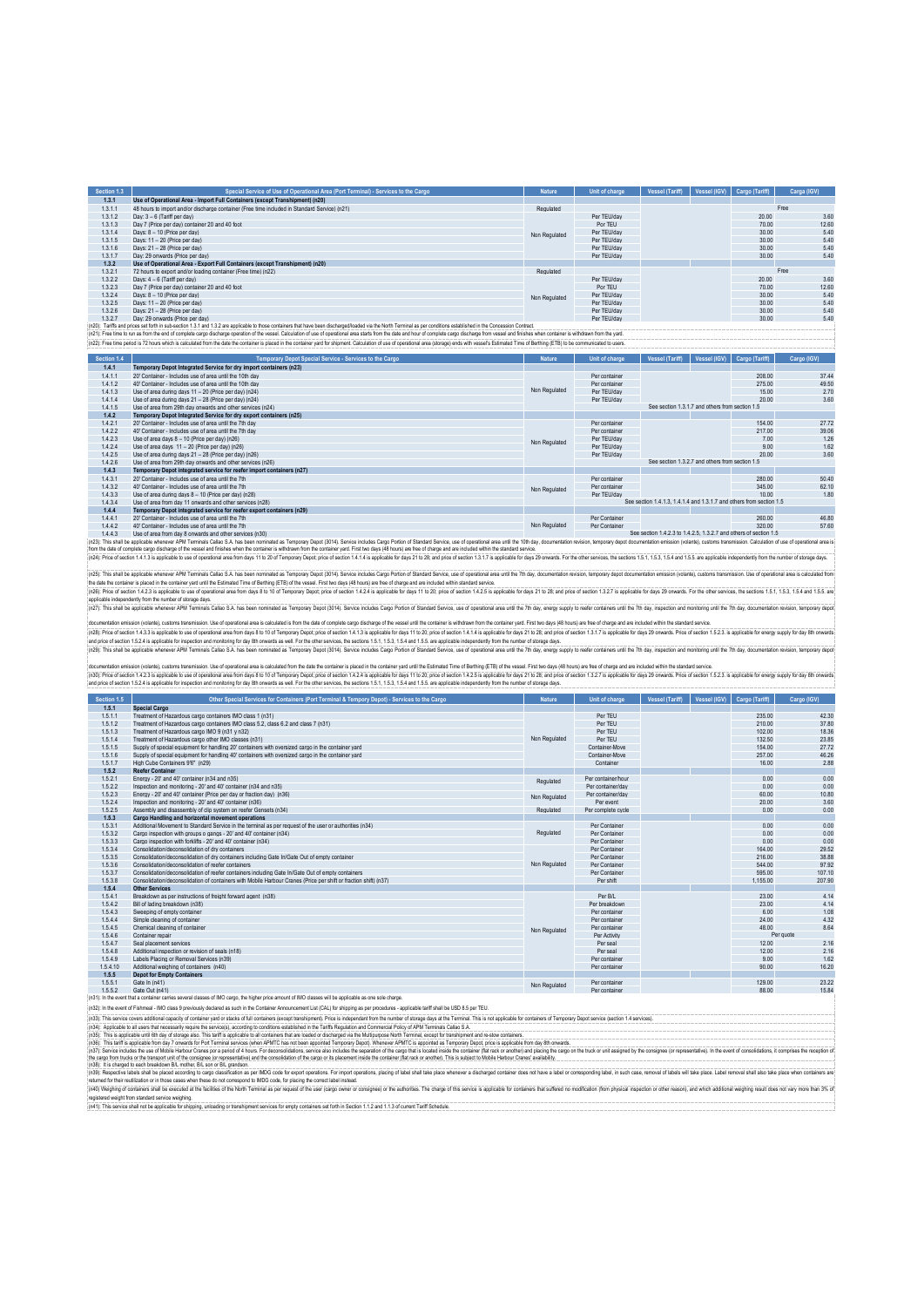| <b>SECTION 2</b>           | <b>BREAK BULK CARGO SERVICES</b>                                                                                                                                                                                                                                                                                                                                                                                                     |               |                       |                        |                                        |                             |             |
|----------------------------|--------------------------------------------------------------------------------------------------------------------------------------------------------------------------------------------------------------------------------------------------------------------------------------------------------------------------------------------------------------------------------------------------------------------------------------|---------------|-----------------------|------------------------|----------------------------------------|-----------------------------|-------------|
| Section 2.1                | <b>Standard Services</b>                                                                                                                                                                                                                                                                                                                                                                                                             | <b>Nature</b> | <b>Unit of charge</b> | <b>Vessel (Tariff)</b> | Vessel (IGV)                           | Cargo (Tariff)              | Cargo (IGV) |
| 2.1.1                      | Standard Service to the Vessel - Services to the Vessel                                                                                                                                                                                                                                                                                                                                                                              |               |                       |                        |                                        |                             |             |
| 2.1.1.1                    | Use or rental of berth (Tariff per hour or fraction hour) (n1)                                                                                                                                                                                                                                                                                                                                                                       | Regulated     | Total LoA (m) x Hours | 0.81                   | 0% Rate                                |                             |             |
| 2.1.2                      | <b>Standard Service to Break Bulk Cargo</b>                                                                                                                                                                                                                                                                                                                                                                                          |               |                       |                        |                                        |                             |             |
| 2.1.2.1                    | Loading and Unloading of Break Bulk cargo (n42)                                                                                                                                                                                                                                                                                                                                                                                      | Regulated     | Per Ton               | 2.50                   | 0% Rate                                | 6.23                        | 1.12        |
| applicable to this tariff. | (n42): Vessel portion of this tariff includes transference of the cargo from vessel to the quay, lashingunlashing and tally. Payment of Vessel portion will be applicable to the shipping line or cargo consignee, upon condit                                                                                                                                                                                                       |               |                       |                        |                                        |                             |             |
| Section 2.2                | Special Services - Services to the Vessel (n5)                                                                                                                                                                                                                                                                                                                                                                                       | <b>Nature</b> | <b>Unit of charge</b> | <b>Vessel (Tariff)</b> | Vessel (IGV)                           | <b>Cargo</b> (Tariff)       | Carga (IGV) |
| 2.2.1                      | Hatches or Hold Lids (n6)                                                                                                                                                                                                                                                                                                                                                                                                            |               |                       |                        |                                        |                             |             |
| 2.2.1.1                    | Movement of ISO hatches                                                                                                                                                                                                                                                                                                                                                                                                              | Regulated     | Per move              | 0.00                   | 0% Rate                                |                             |             |
| 2.2.2                      | Re-stow of Break Bulk Cargo                                                                                                                                                                                                                                                                                                                                                                                                          |               |                       |                        |                                        |                             |             |
| 2.2.2.1                    | Re-stow via vessel                                                                                                                                                                                                                                                                                                                                                                                                                   | Regulated     | Per ton               | 6.50                   | 0% Rate                                |                             |             |
| 2.2.2.2                    | Re-stow via quay (n43)                                                                                                                                                                                                                                                                                                                                                                                                               |               | Per ton               | 13.00                  | 0% Rate                                |                             |             |
| 2.2.3                      | <b>Transhipment of Break Bulk cargo</b>                                                                                                                                                                                                                                                                                                                                                                                              |               |                       |                        |                                        |                             |             |
| 2.2.3.1                    | Transhipment of Break Bulk cargo - Complete cycle (n44)                                                                                                                                                                                                                                                                                                                                                                              | Non Regulated | Per ton               | 17.40                  | 0% Rate                                |                             |             |
| Section 2.3                | (n43): This is applicable to the cargo that is re-stowed in the same hold (level) or in another hold (level) of the vessel which in both cases cargo requires to be temporarily transferred to the quay.<br>(n44): Price of service includes 3 free days of storage which applies after completion of cargo discharge operation of the vessel.<br>Special Service of Use of Operational Area (Port Terminal) - Services to the Cargo | <b>Nature</b> | Unit of charge        | <b>Vessel (Tariff)</b> | Vessel (IGV)                           | Cargo (Tariff)              | Carga (IGV) |
| 2.3.1                      | Use of Operational Area - All traffic                                                                                                                                                                                                                                                                                                                                                                                                |               |                       |                        |                                        |                             |             |
| 2.3.1.1                    | Days: 1 - 3 (Free time - included in Standard Service)                                                                                                                                                                                                                                                                                                                                                                               | Regulated     |                       |                        |                                        |                             | Free        |
| 2.3.1.2                    | Days: 4 - 10 (Tariff for whole period or fraction period)                                                                                                                                                                                                                                                                                                                                                                            |               | Per ton               |                        |                                        | 22 11                       | 3.98        |
| 2.3.1.3                    | Days: 11 - 20 (Tariff per day or fraction day)                                                                                                                                                                                                                                                                                                                                                                                       | Non Regulated | Per ton/day           |                        |                                        | 2.50                        | 0.45        |
| 2.3.1.4                    | Days: 21 - onwards (Tariff per day or fraction day)                                                                                                                                                                                                                                                                                                                                                                                  |               | Per ton/day           |                        |                                        | 400                         | 0.72        |
|                            |                                                                                                                                                                                                                                                                                                                                                                                                                                      |               |                       |                        |                                        |                             |             |
| Section 2.4                | Special Service of Temporary Depot - Services to the Cargo                                                                                                                                                                                                                                                                                                                                                                           | <b>Nature</b> | <b>Unit of charge</b> | Vessel (Tariff)        |                                        | Vessel (IGV) Cargo (Tariff) | Carga (IGV) |
| 2.4.1                      | Temporary Depot Integrated Service - All traffic (n45)                                                                                                                                                                                                                                                                                                                                                                               |               |                       |                        |                                        |                             |             |
| 2.4.1.1                    | Break Bulk Cargo - Includes use of operational area until day 10                                                                                                                                                                                                                                                                                                                                                                     |               | Per ton               |                        |                                        | 25.60                       | 4.61        |
| 2.4.1.2                    | Use of operational area from days 11 - 20 (Price per day of day fraction)                                                                                                                                                                                                                                                                                                                                                            | Non Regulated | Per ton/day           |                        |                                        | 1.50                        | 0.27        |
| 2413                       | Use of operational area from day 21 onwards and other services (n46)                                                                                                                                                                                                                                                                                                                                                                 |               |                       |                        | See section 2.3.1.4 and 2.5.2 to 2.5.4 |                             |             |
|                            | (n45): This is applicable whenever APM Terminals Callao S.A. is appointed as Temporary Depot (code 3014) after cargo has been previously coordinated and accepted by APMTC (Subject to space availability). It includes the St                                                                                                                                                                                                       |               |                       |                        |                                        |                             |             |
|                            | documentation emission (volante) and transmission to Customs. First three calendar days are free of charge and are part of the Standard Service.                                                                                                                                                                                                                                                                                     |               |                       |                        |                                        |                             |             |
|                            | (m46): Price of section 2.3.1.4, is applicable for use of operational area of Temporary Depot service from day 21 and onwards. For the other services, tariffs and prices of sections from 2.5.2 to 2.5.4 are applicable indep                                                                                                                                                                                                       |               |                       |                        |                                        |                             |             |

| Section 2.5 | Other Special Services to Break Bulk Cargo (Port Terminal & Temporary Depot) - Services to the Cargo                                                                                                                           | <b>Nature</b> | Unit of charge | <b>Vessel (Tariff)</b> | Vessel (IGV) | Cargo (Tariff) | Cargo (IGV) |
|-------------|--------------------------------------------------------------------------------------------------------------------------------------------------------------------------------------------------------------------------------|---------------|----------------|------------------------|--------------|----------------|-------------|
| 2.5.1       | Use of Simple Depot - All traffic (n47)                                                                                                                                                                                        |               |                |                        |              |                |             |
| 2.5.1.1     | Days: 1 - 30 (Price per month or fraction month)                                                                                                                                                                               | Non Regulated | Per m2         |                        |              | 10.50          | 1.89        |
| 2.5.2       | <b>Special Cargo</b>                                                                                                                                                                                                           |               |                |                        |              |                |             |
| 2.5.2.1     | Loading/Unloading of project cargo without mobile harbor crane (n48)                                                                                                                                                           |               | Per ton or m3  |                        |              | 14 47          | 2.60        |
| 2.5.2.2     | Loading/Unloading of project cargo with mobile harbor crane (n48)                                                                                                                                                              | Regulated     | Per ton or m3  |                        |              | 15.65          | 2.82        |
| 2.5.2.3     | Special treatment to hazardous cargo using equipment and additional personnel - direct treatment (n49)                                                                                                                         |               | Per ton        |                        |              | 12.05          | 2.17        |
| 2.5.2.4     | Special treatment to hazardous cargo using equipment and additional personnel - indirect treatment (n49)                                                                                                                       |               | Per ton        |                        |              | 19.82          | 3.57        |
| 2.5.3       | Cargo Handling and horizontal movement operations                                                                                                                                                                              |               |                |                        |              |                |             |
| 2.5.3.1     | Additional Movement as per request of the user or competent authority                                                                                                                                                          |               | Per ton        |                        |              | 3.50           | 0.63        |
| 2.5.3.2     | Handling for registry of break bulk cargo (n50)                                                                                                                                                                                |               | Perton         |                        |              | 3.50           | 0.63        |
| 2.5.3.3     | Deconsolidation/Consolidation of break bulk cargo with MAEIs (n51)                                                                                                                                                             | Non Regulated | Per MAFI       |                        |              | 256.00         | 46.08       |
| 2.5.3.4     | Desconsolidation/Consolidation of Break Bulk cargo in MAFI's with Mobile Harbour Cranes (Price per shift or fraction shift) (n52)                                                                                              |               | Per Shift      |                        |              | 1.155.00       | 207.90      |
| 2.5.3.5     | Deconsolidation/Consolidation of MAFIs (n53)                                                                                                                                                                                   |               | Per MAFI       | 77.00                  | 13.86        |                |             |
| 2.5.4       | Other services                                                                                                                                                                                                                 |               |                |                        |              |                |             |
| 2.5.4.1     | Additional weighing (This does not include extra movement)                                                                                                                                                                     | Non Regulated | Per truck      |                        |              | 21.00          | 3.78        |
| 2.5.5       | Productivity increase for loading and unloading operations (n54)                                                                                                                                                               |               |                |                        |              |                |             |
| 2.5.5.1     | Productivity higher or equal to 305 tons-hour                                                                                                                                                                                  |               | Per ton        |                        |              | 9.25           | 1.67        |
| 2.5.5.2     | Productivity higher or equal to 406 tons-hour                                                                                                                                                                                  | Regulated     | Per ton        |                        |              | 9.74           | 1.75        |
| 2.5.5.3     | Productivity higher or equal to 610 tons-hour                                                                                                                                                                                  |               | Per ton        |                        |              | 10.68          | 1.92        |
|             | (n47): This service refers to receiving Break Bulk cargo, placing it in a designated area and storaging it for a period agreed by the exporter or importer and APM Terminals Callao S.A. This is applicable for Break Bulk car |               |                |                        |              |                |             |

is for streak Bill as Clarate service shall not be povided bleak Buk augh it is cass. Tan if to fits envious of porter is Simple Depotoity. Space is Simple Depote the second buckles in the second buckles and clarate shall

(iv8): Taiff corresponds to loading and unloading operations of hazardous break lubik cargo (IMO) whenever additional equipment and/or personnel is to be provided as per Port Authority regulation or upon request of the use

b top wide the Shanding Grapy using beach and the apple to the special to hard telement, importantions cannot are apple to the standard and the provision of the seculidation of the seculidation of the seculidation of the s

| <b>SECTION 3</b> | <b>RO-RO CARGO SERVICES</b>                                                                                                                                                                                                    |               |                       |                        |                     |                       |             |
|------------------|--------------------------------------------------------------------------------------------------------------------------------------------------------------------------------------------------------------------------------|---------------|-----------------------|------------------------|---------------------|-----------------------|-------------|
| Section 3.1      | <b>Standard Service</b>                                                                                                                                                                                                        | <b>Nature</b> | Unit of charge        | <b>Vessel (Tariff)</b> | <b>Vessel (IGV)</b> | <b>Cargo</b> (Tariff) | Carga (IGV) |
| 3.1.1            | Standard Service to the Vessel - Services to the Vessel                                                                                                                                                                        |               |                       |                        |                     |                       |             |
| 3.1.1.1          | Use or rental of berth (Tariff per hour or fraction hour) (n1)                                                                                                                                                                 | Regulated     | Total LoA (m) x Hours | 0.81                   | 0% Rate             |                       |             |
| 3.1.2            | <b>Standard Service to Ro-Ro Cargo</b>                                                                                                                                                                                         |               |                       |                        |                     |                       |             |
| 3.1.2.1          | Loading or Unloading of Ro-Ro Cargo (n55)                                                                                                                                                                                      | Regulated     | Per ton               | 3.50                   | 0% Rate             | 29.67                 | 5.34        |
|                  | (n55): Vessel portion of this tariff will be charged to the Shipping line (or representative), unless maritime shipping contract indicates otherwise. If Vessel portion of this tariff is charged to the cargo consignee, then |               |                       |                        |                     |                       |             |
|                  |                                                                                                                                                                                                                                |               |                       |                        |                     |                       |             |
| Section 3.2      | Special Services - Services to the Vessel                                                                                                                                                                                      | <b>Nature</b> | <b>Unit of charge</b> | <b>Vessel (Tariff)</b> | Vessel (IGV)        | <b>Cargo</b> (Tariff) | Carga (IGV) |
| 3.2.1            | Re-stow of Ro-Ro cargo                                                                                                                                                                                                         |               |                       |                        |                     |                       |             |
| 3.2.1.1          | Re-stow via vessel                                                                                                                                                                                                             | Regulated     | Per ton               | 13.00                  | 0% Rate             |                       |             |
| 3.2.1.2          | Re-stow via quay (n56)                                                                                                                                                                                                         |               | Per ton               | 26.20                  | 0% Rate             |                       |             |
| 3.2.2            | Transhipment of Ro-Ro cargo                                                                                                                                                                                                    |               |                       |                        |                     |                       |             |
| 3.2.2.1          | Transhipment of Ro-Ro cargo - Complete cycle (n57)                                                                                                                                                                             | Non Regulated | Per ton               | 61.90                  | 0% Rate             |                       |             |
|                  | (n56): This is applicable to the cargo that is re-stowed in the same hold (level) or in another hold (level) of the vessel which in both cases cargo requires to be temporarily transferred to the quay.                       |               |                       |                        |                     |                       |             |
|                  | (n57): Price of service includes 3 free days of storage which applies after completion of cargo discharge operation of the vessel                                                                                              |               |                       |                        |                     |                       |             |
| Section 3.3      | Special Service of Use of Operational Area (Port Terminal) - Services to the Cargo                                                                                                                                             | <b>Nature</b> | Unit of charge        | <b>Vessel (Tariff)</b> | Vessel (IGV)        | <b>Cargo</b> (Tariff) | Carga (IGV) |
| 3.3.1            | Use of Operational Area - All traffic (n58)                                                                                                                                                                                    |               |                       |                        |                     |                       |             |
| 3.3.1.1          | Days: 1 - 3 (Free time - included in Standard Service)                                                                                                                                                                         | Regulated     |                       |                        |                     |                       | Free        |
| 3.3.1.2          | Days: 4 - 10 (Price for total period or fraction period)                                                                                                                                                                       |               | Per ton               |                        |                     | 40.00                 | 7.20        |
| 3313             | Days: 11 - onwards (Price per day or fraction day)                                                                                                                                                                             | Non Regulated | Per ton/day           |                        |                     | 15.00                 | 270         |
|                  | (n58): Prices of this section are applicable to all types of vehicle and machinery.                                                                                                                                            |               |                       |                        |                     |                       |             |
|                  |                                                                                                                                                                                                                                |               |                       |                        |                     |                       |             |
| Section 3.4      | Special Service of Temporary Depot - Services to the Cargo                                                                                                                                                                     | <b>Nature</b> | Unit of charge        | <b>Vessel (Tariff)</b> | Vessel (IGV)        | Cargo (Tariff)        | Carga (IGV) |
| 3.4.1            | Temporary Depot Integrated Service - All traffic (n59)                                                                                                                                                                         |               |                       |                        |                     |                       |             |
| 3.4.1.1          | Ro-Ro cargo in general - Includes use of operational area until day 10                                                                                                                                                         |               | Per ton               |                        |                     | 68.00                 | 12.24       |
| 3412             | Use of operational area from day 11 onwards (Price per day or fraction day)                                                                                                                                                    | Non Regulated | Per ton/day           |                        |                     | 10.00                 | 1.80        |
| 3.4.1.3          | Other services (n60)                                                                                                                                                                                                           |               |                       |                        | See secction 3.5    |                       |             |
|                  | (n59): This is applicable whenever APM Terminals Callao S.A. is appointed as Temporary Depot (code 3014) after cargo has been previously coordinated and accepted by APMTC (Subject to space availability). It includes the St |               |                       |                        |                     |                       |             |
|                  |                                                                                                                                                                                                                                |               |                       |                        |                     |                       |             |
|                  | documentation emission (volante) and transmission to Customs. First three calendar days are free of charge and are part of the Standard Service. Prices of this section are applicable to all types of vehicles and machinery. |               |                       |                        |                     |                       |             |
|                  | (n60): Prices of section 3.5 apply to other services of Temporary Depot, independently from the number of storage days of RoRo cargo,                                                                                          |               |                       |                        |                     |                       |             |
| Section 3.5      | Other Special Services to Ro-Ro Cargo (Port Terminal & Temporary Depot) - Services to the Cargo                                                                                                                                | <b>Nature</b> | Unit of charge        | <b>Vessel (Tariff)</b> | Vessel (IGV)        | Cargo (Tariff)        | Carga (IGV) |
| 3.5.1            | Handling Services in Storage area                                                                                                                                                                                              |               |                       |                        |                     |                       |             |
| 3.5.1.1          | Handling for registry of Ro-Ro cargo (n61)                                                                                                                                                                                     | Non Regulated | Per ton               |                        |                     | 10.50                 | 1.89        |
| 3512             | Extra movement of Ro-Ro cargo (n62)                                                                                                                                                                                            |               | Per ton               |                        |                     | 2.10                  | 0.38        |
| 3.5.2            | <b>Deconsolidation/Consolidation</b>                                                                                                                                                                                           |               |                       |                        |                     |                       |             |
| 3.5.2.1          | Deconsolidation/Consolidation of Ro-Ro cargo with MAFIs (n63)                                                                                                                                                                  |               | Per MAFI              |                        |                     | 256.00                | 46.08       |
| 3522             | Desconsolidation/Consolidation of Ro-Ro cargo en MAEI's with Mobile Harbour Cranes (Price per shift or fraction shift) (n64)                                                                                                   | Non Regulated | Per Shift             |                        |                     | 1 155 00              | 207.90      |
| 3.5.2.3          | Deconsolidation/Consolidation of MAFI's (n53)                                                                                                                                                                                  |               | Per MAFI              | 77.00                  | 13.86               |                       |             |
|                  | (n61): This refers to handling of cargo using gangs and/or equipment for the registry or inspection of the cargo, as per request of the user, (cargo owner or consignee), or authorities.                                      |               |                       |                        |                     |                       |             |
|                  | (n62): Additional movement of Ro-Ro cargo between two points within the Multipurpose North Terminal facilities which is not included in the Standard Service, and upon request of the user, (cargo owner or consignee) or comp |               |                       |                        |                     |                       |             |

(nC2). Addition movement of Re-Rear Detiven the post when the fundamental form of the instant of induction in the Standard Server and the Standard Server and the man of the standard of the user, (man in color of the separa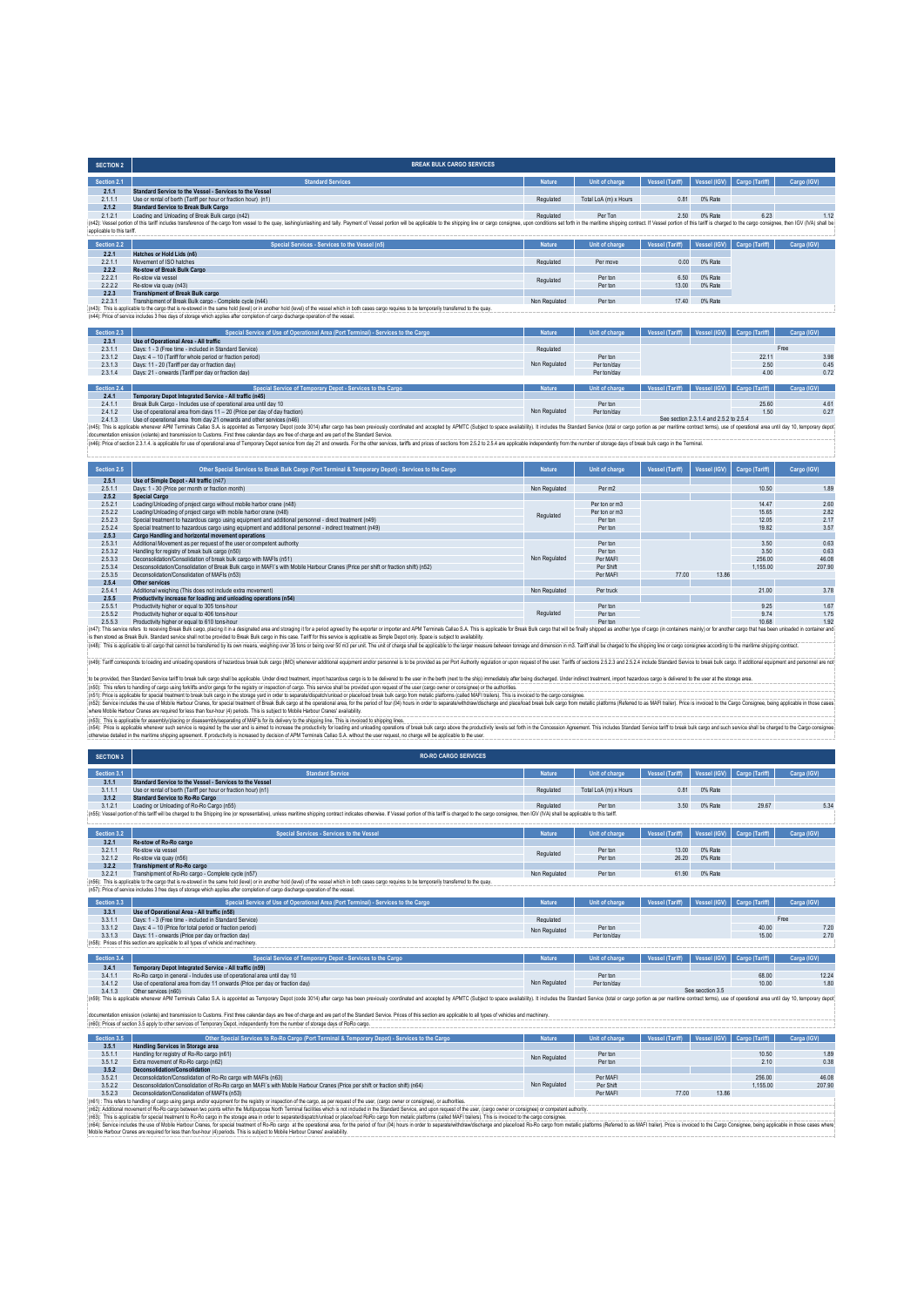| <b>SECTION 4</b> | <b>SOLID BULK CARGO</b>                                                   |               |                       |                        |              |                             |             |
|------------------|---------------------------------------------------------------------------|---------------|-----------------------|------------------------|--------------|-----------------------------|-------------|
| Section 4.1      | <b>Standard Service</b>                                                   | <b>Nature</b> | Unit of charge        | <b>Vessel (Tariff)</b> |              | Vessel (IGV) Cargo (Tariff) | Carga (IGV) |
| 4.1.1            | Standard Service to the Vessel - Services to the Vessel                   |               |                       |                        |              |                             |             |
| 4.1.1.1          | Use or rental of berth (Tariff per hour or fraction hour) (n1)            | Regulated     | Total LoA (m) x Hours | 0.81                   | 0% Rate      |                             |             |
| 4.1.2            | Standard Service to Solid Bulk Cargo - Services to the Cargo              |               |                       |                        |              |                             |             |
| 4.1.2.1          | Loading or Unloading of Solid Bulk                                        | Regulated     | Per ton               |                        |              | 4.32                        | 0.78        |
| Section 4.2      | Special Services - Services to the Vessel                                 | <b>Nature</b> | Unit of charge        | <b>Vessel (Tariff)</b> | Vessel (IGV) | Cargo (Tariff)              | Carga (IGV) |
| 4.2.1            | Hatches or Hold Lids(n6)                                                  |               |                       |                        |              |                             |             |
| 4.2.1.1          | Movement of ISO hatches                                                   | Regulated     | Per move              | 0.00                   | 0% Rate      |                             |             |
| Section 4.3      | Special Services - Services to the Cargo                                  |               | Unit of charge        | <b>Vessel (Tariff)</b> | Vessel (IGV) | Cargo (Tariff)              | Carga (IGV) |
| 4.3.1            | Remove/place of artificial separation in vessel's hold                    |               |                       |                        |              |                             |             |
| 4.3.1.1          | Remove of artificial senaration in vessel's hold                          | Regulated     | Per operation         |                        |              | 759.37                      | 136.69      |
| 4.3.2            | Use of Operational Area - All traffic                                     |               |                       |                        |              |                             |             |
| 4.3.2.1          | Days: 1 - 5 (Free time - included in Standard Service) (n65)              | Regulated     |                       |                        |              |                             | Free        |
| 4.3.2.2          | Days: 6 - 15 (Price for whole period or fraction period)                  |               | Per ton               |                        |              | 2.75                        | 0.50        |
| 4.3.2.3          | Days: 16 - 30 (Price for whole period or fraction period)                 | Non Regulated | Per ton               |                        |              | 4.00                        | 0.72        |
| 4.3.2.4          | Days: 31 - onwards (Price per day or fraction day)                        |               | Per ton/day           |                        |              | 0.40                        | 0.07        |
| 4.3.3            | <b>Other services</b>                                                     |               |                       |                        |              |                             |             |
| 4.3.3.1          | Additional weighing (Extra movement is not included) (n66)                | Non Regulated | Per truck             |                        |              | 21.00                       | 3.78        |
|                  | (nRE): Erna dave are given to goods which use absorbing towers and silos. |               |                       |                        |              |                             |             |

(n65): Free day are given b goods which use absorbng bwers and silos.<br>(n65): This service shall be provided within facilities of Multipurpose North emmind as per request of Examples. (Exha) movement of sold bulk cargo is r

| <b>SECTION 5</b> | <b>LIQUID BULK CARGO</b>                                                                                                                                                                                                       |           |                       |                 |         |                             |             |
|------------------|--------------------------------------------------------------------------------------------------------------------------------------------------------------------------------------------------------------------------------|-----------|-----------------------|-----------------|---------|-----------------------------|-------------|
| Section 5.1      | <b>Standard Service</b>                                                                                                                                                                                                        | Nature    | Unit of charge        | Vessel (Tariff) |         | Vessel (IGV) Cargo (Tariff) | Carga (IGV) |
| 5.1.1            | Standard Service to the Vessel - Services to the Vessel                                                                                                                                                                        |           |                       |                 |         |                             |             |
| 5.1.1.1          | Use or rental of berth (Tariff per hour or fraction hour) (n1)                                                                                                                                                                 | Regulated | Total LoA (m) x Hours | 0.81            | 0% Rate |                             |             |
| 5.1.2            | Standard Service to Liquid Bulk Cargo - Services to the Cargo                                                                                                                                                                  |           |                       |                 |         |                             |             |
| 5.1.2.1          | Loading or Unloading of Liquid Bulk                                                                                                                                                                                            | Regulated | Per ton               |                 |         | 1.35                        | 0.24        |
|                  |                                                                                                                                                                                                                                |           |                       |                 |         |                             |             |
| Section 5.2      | Special Services - Services to the Cargo                                                                                                                                                                                       | Nature    | Unit of charge        | Vessel (Tariff) |         | Vessel (IGV) Cargo (Tariff) | Carga (IGV) |
| 5.2.1            | <b>Use of Contention Barriers</b>                                                                                                                                                                                              |           |                       |                 |         |                             |             |
| 5.2.1.1          | Use of Contention Barriers (Tariff per day or fraction day) (n67)                                                                                                                                                              | Regulated | Per day               |                 |         | 533.02                      | 95.94       |
|                  | (n67): This is applicable for the use of contention barriers during loading and unloading operations of hazardous substances and/or goods such as hydrocarbons and other liquid bulk. Service includes placing and unplacing c |           |                       |                 |         |                             |             |
|                  | hazardous liquid bulk shall be applicable to the cargo consignee, unless otherwise detailed in the maritime shipping contract.                                                                                                 |           |                       |                 |         |                             |             |

| <b>SECTION 6</b> | <b>PASSENGERS</b>                                                             |               |                       |                 |      |                             |             |
|------------------|-------------------------------------------------------------------------------|---------------|-----------------------|-----------------|------|-----------------------------|-------------|
|                  |                                                                               |               |                       |                 |      |                             |             |
| Section 6.1      | <b>Standard Service</b>                                                       | <b>Nature</b> | Unit of charge        | Vessel (Tariff) |      | Vessel (IGV) Cargo (Tariff) | Carga (IGV) |
| 6.1.1            | Standard Service to the Vessel - Services to the Vessel                       |               |                       |                 |      |                             |             |
| 6.1.1.1          | Use or rental of berth (Tariff per hour or fraction hour) (n1)                | Regulated     | Total LoA (m) x Hours | 0.81            | 0.15 |                             |             |
| 6.1.2            | <b>Standard Service per Passenger</b>                                         |               |                       |                 |      |                             |             |
| 6.1.2.1          | Standard Service per Passenger (n68)                                          | Regulated     | Per Passenger         |                 |      | 9.32                        | 1.6         |
|                  | in68) Children under 12 years old and crew members are not subject to charge. |               |                       |                 |      |                             |             |

| <b>SECTION 7</b> | OTHER COMMON SERVICES TO THE VESSEL (n69)                           |               |                |                 |        |                             |             |  |  |  |
|------------------|---------------------------------------------------------------------|---------------|----------------|-----------------|--------|-----------------------------|-------------|--|--|--|
|                  |                                                                     |               |                |                 |        |                             |             |  |  |  |
| Section 7.1      | Special Services - Services to the Vessel                           | <b>Nature</b> | Unit of charge | Vessel (Tariff) |        | Vessel (IGV) Cargo (Tariff) | Carga (IGV) |  |  |  |
| 7.1.1            | <b>Use of Contention Barriers</b>                                   |               |                |                 |        |                             |             |  |  |  |
| 7.1.1.1          | Use of Contention Barriers (Tariff per hour or fraction hour) (n70) | Regulated     | Por día        | 533.02          | 95.94  |                             |             |  |  |  |
| 7.1.2            | Hold Cleaning (n71)                                                 |               |                |                 |        |                             |             |  |  |  |
| 7.1.2.1          | Vessel Holds cleaning (price per gang-shift or fraction) (n72)      | Non Regulated | Per gang/Shift | 500.00          | 90.00  |                             |             |  |  |  |
| 7.1.2.2          | Unloading of solid waste (price per M3 or fraction) (n73)           | Non Regulated | Per M3         | 250.00          | 45.00  |                             |             |  |  |  |
| 7.1.3            | Sludge Management                                                   |               |                |                 |        |                             |             |  |  |  |
| 7.1.3.1          | Oily Waste Management (n74)                                         | Non Regulated | Per truck      | 1.300.00        | 234.00 |                             |             |  |  |  |
| 7.1.3.2          | Unloading of solid waste (price per M3 or fraction) (n75)           | Non Regulated | Per M3         | 350.00          | 63.00  |                             |             |  |  |  |
| 7.1.4            | Other services                                                      |               |                |                 |        |                             |             |  |  |  |
| 7.1.4.1          | Water supply (n76)                                                  | Non Regulated | Per ton        | 7.00            | 1.26   |                             |             |  |  |  |
| 7.1.4.2          | Phone service                                                       | Non Regulated | Per activity   | Per quote       |        |                             |             |  |  |  |

7.1.4.1 Phone service<br>7.1.4.2 Phone service<br>(n9) This service was exploded by the distribution barriers during below operations be wessel. Service includes placing and unplacing contention barriers as well as dearing and d

(250).<br>(n74): Price of this service includes collection and final disposal of oily waste from vessel.

(n75). This serice refers to dischaging or collecting from vessels exoreable wastes form vessels, such as: plastics, plastics metal cords, wood, acadoond, paper, magazines, and any other of the same type. Price of series w